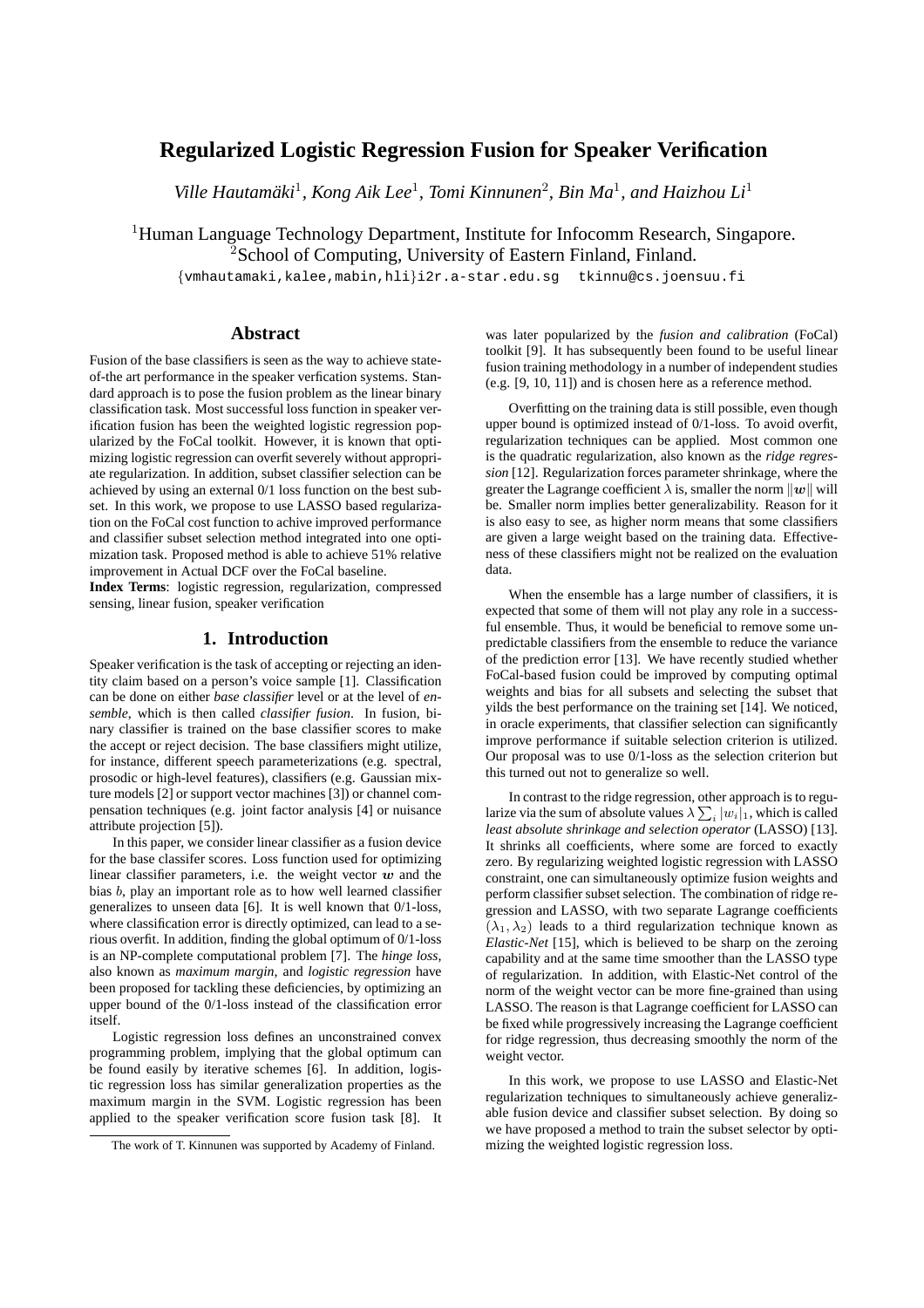#### **2. Classifier Fusion**

#### **2.1. Problem Setup**

We assume that, during the development phase, one has access to a development set  $\mathcal{D} = \{(\mathbf{s}_i, y_i), i = 1, 2, \dots, N_{\text{dev}}\}\$  of base classifier score vectors  $\mathbf{s}_i \in \mathbb{R}^L$ , with  $y_i \in \{+1, -1\}$ indicating whether the corresponding speech sample originates from a target speaker  $(y_i = +1)$  or from a non-target  $(y_i =$  $-1$ ). Using  $\mathcal{D}$ , the goal is to find the best parameters  $(\mathbf{w}^*, \theta^*)$ of a linear combiner  $f_{\mathbf{w},\theta}(\mathbf{s}) = \mathbf{w}^t \mathbf{s} + \theta$  so that a classification error measure is minimized. We adopt the *detection cost function* (DCF) used in the NIST speaker recognition evaluations,

$$
C_{\text{det}}(\theta) = C_{\text{miss}} P_{\text{miss}}(\theta) P_{\text{tar}} + C_{\text{fa}} P_{\text{fa}}(\theta) (1 - P_{\text{tar}}), \quad (1)
$$

where  $P_{\text{tar}}$  is the prior probability of a target (true) speaker,  $C_{\text{miss}}$  is the cost of a miss (false rejection) and  $C_{\text{fa}}$  is the cost of a false alarm (false acceptance). These application-dependent cost parameters can also be summarized as a single cost parameter, *effective prior*:

$$
P = \text{logit}^{-1}(\text{logit}(P_{\text{tar}}) + \text{log}(C_{\text{miss}}/C_{\text{fa}})),\tag{2}
$$

where logit  $P = \log P - \log(1-P)$ . It is possible to minimize DCF directly (e.g. [16]) or to optimize a surrogate cost such as effective prior weighted logistic regression cost [17].

#### **2.2. Baseline system**

As the baseline method, we use FoCal and as the loss function we optimize  $C_{\text{wlr}}$ . We use iterative gradient descent method to minimize the following effective-prior weighted logistic regression (WLR) objective [17],

$$
C_{\text{wlr}}(\boldsymbol{w}, \boldsymbol{s}) = \frac{P}{N_t} \sum_{i=1}^{N_t} \log \left( 1 + e^{-\boldsymbol{w}^t \boldsymbol{s}_i - \theta'} \right)
$$

$$
+ \frac{1 - P}{N_f} \sum_{j=1}^{N_f} \log \left( 1 + e^{\boldsymbol{w}^t \boldsymbol{s}_j + \theta'} \right), \quad (3)
$$

where the two sums go through the  $N_t$  target score vectors  $s_i$ and the  $N_f$  non-target score vectors  $s_i$ , respectively. We will also do the standard bias encoding, by adding one extra element containing 1 to s. Global bias can then be extracted from the corresponding position in the weight vector. Here,  $P$  is the effective prior defined in subsection 2.1 and  $\theta' = -\logit(P)$  is the decision threshold which is determined from the pre-set cost parameters  $P_{\text{tar}}$ ,  $C_{\text{miss}}$  and  $C_{\text{fa}}$ .

### **3. Regularized Logistic Regression**

We extend the weighted logistic regression in Eq. (3), by adding a regularization term. It leads to minimizing [6],

$$
C_{\text{wlr}}(\boldsymbol{w}, \boldsymbol{s}) \quad \text{s.t.} \quad J(\boldsymbol{w}) \le t, \tag{4}
$$

where  $J(w)$  is either  $\frac{1}{2}||w||_2^2$ , which is called ridge regression or  $\|\boldsymbol{w}\|_1$ , which is known as LASSO. The user specified parameter t indicates the intended amount of parameter shrinkage. The Lagrange coefficients will give us, in the case of LASSO, the following expression,

$$
C_{\text{wlr}}(\boldsymbol{w},\boldsymbol{s}) + \lambda \|\boldsymbol{w}\|_1. \tag{5}
$$

The larger the value of  $\lambda$ , the more the norm  $\|\mathbf{w}\|$  will be shrunk [13]. If the optimization is based on Eq. (5), the cor-

Table 1: Selection of the three datasets used in this study. We focus on the core-condition itv-tel subset with female trials.

| Dataset  | Usage                                          | Data source            | # Trials |
|----------|------------------------------------------------|------------------------|----------|
| Trainset | To train fusion                                | NIST SRE 2008 263 t.   |          |
|          | parameters                                     | ity-tel subset 27315 f |          |
|          | Evalset $1 $ To compare fusion                 | NIST SRE 2008 283 t,   |          |
|          | methods, cross-validate itv-tel subset 27195 f |                        |          |
|          | regularization params.                         |                        |          |
|          | Evalset 2 To validate results                  | NIST SRE 2010 801 t.   |          |
|          |                                                | itv-tel subset         | 30254 f  |

respondence between  $\lambda$  and shrinkage threshold t can be found using a binary search the values of  $\lambda$ . In each iteration, we select one  $\lambda$  value and optimize weights using it, output is then the norm of the weights. Final weight vector is the one whose norm is closest to the target  $t$ , but does not violate it.

Elastic-Net, on the other hand, is based on the idea that we can combine both regularizers into one constrainted optimization problem,

$$
C_{\text{wlr}}(\boldsymbol{w}, \boldsymbol{s}) + \lambda_1 \|\boldsymbol{w}\|_1 + \frac{\lambda_2}{2} \|\boldsymbol{w}\|_2^2.
$$
 (6)

As can be seen, (6) is a generalized variant of both LASSO and ridge regression. That is, one can always find such regression parameter setup where, in terms of performance, Elastic-Net will at least not lose to LASSO or ridge regression. However, whereas LASSO and ridge regression have only one regression parameter, now we need to search 2-d space. In this work we use methodology where LASSO parameter is first fixed and then ridge regression parameter is found using cross validation as with LASSO and ridge regression methods.

Depending on the chosen regularization method, there are different strategies to optimize (4). Since logistic regression using quadratic regularization is differentiable, it can be efficiently optimized using standard packages [6]. Unfortunately, situation is not so simple for LASSO regularization. In [13], a *quadratic programming* (QP) solution was proposed by rewriting the constraints in (4) in a more convenient form. However, more recent techniques are faster in practice, for that reason we apply *projectionL1* algorithm [18] that optimizes the Lagrangian form Eq. (5). We apply the same method to Elastic-Net. Since, a sum of two convex functions is still convex, we can minimize  $C_{\text{wlr}}({\bm{w}}, {\bm{s}}) + \frac{\lambda_2}{2} {\|\bm{w}\|_2^2}$ , given  $\lambda_1 \|{\bm{w}}\|_1$  as the constraint.

### **4. Corpora, Metrics and Base Classifiers**

We utilize the two most recent NIST SRE corpora, namely, NIST 2008 and NIST 2010, in our experiments<sup>1</sup>. The usage of each corpus is shown in Table 1. To avoid any evaluation bias from pooling of incompatible subcondition scores (see [19]), we focus mostly on the female trials<sup>2</sup> of the interview-telephone (itv-tel) sub-condition in the core task. The NIST 2008 trial list was split into two disjoint parts without speaker overlap. The first part, *trainset*, is used for training the score warping parameters (S-cal was used as precalibration method) and fusion weights. The second part, *evalset 1*, as well as *evalset 2* based on the NIST 2010 data, serve for evaluation purposes.

<sup>1</sup>http://www.itl.nist.gov/iad/mig//tests/sre/ <sup>2</sup>Female trials are somewhat more difficult than males. Similar rationale was taken, for instance, in [4].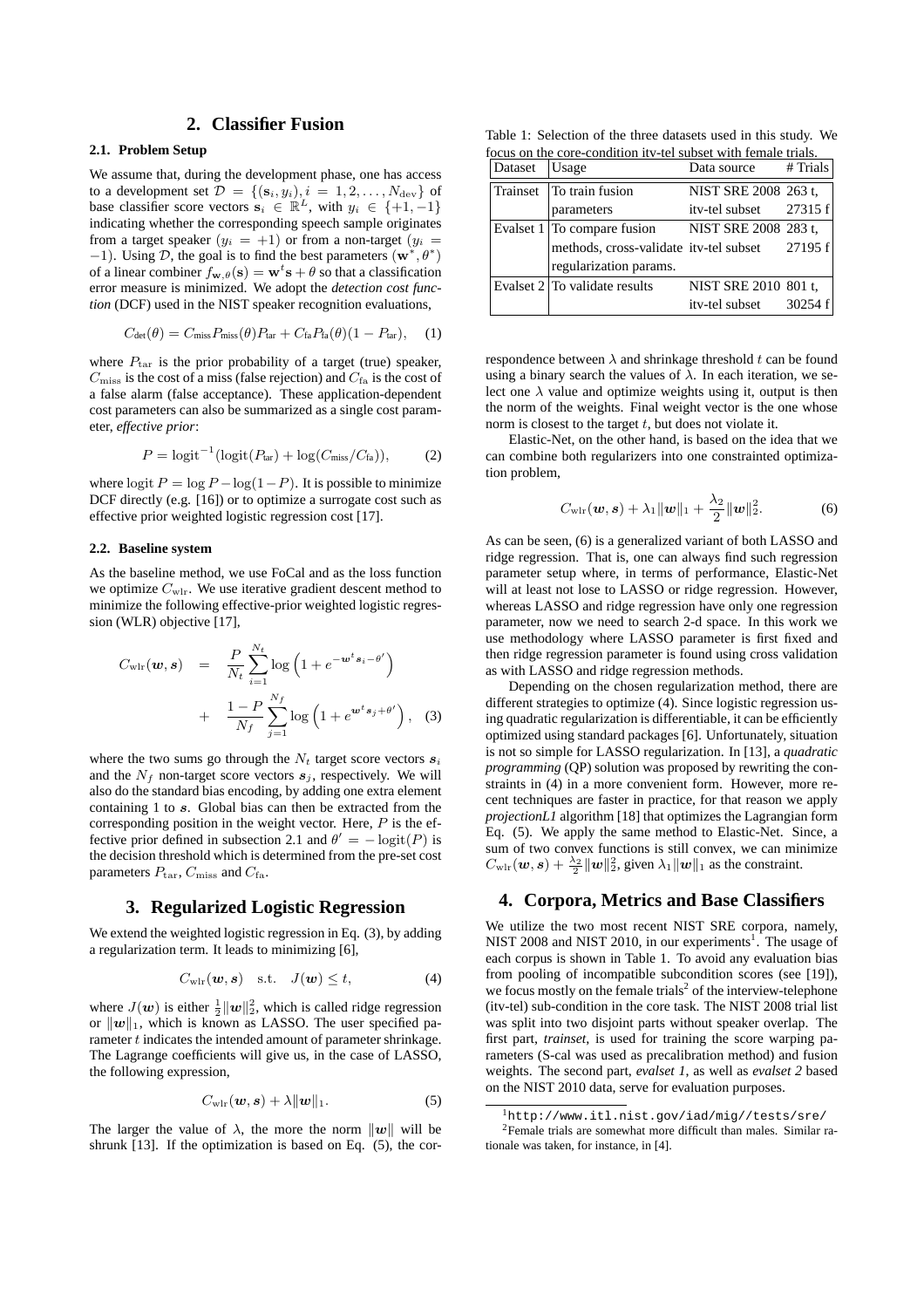For evaluation of the methods, we consider the detection cost function in (1), where the cost parameters are adopted from the NIST 2010 SRE evaluation plan, namely,  $C_{\text{miss}} = C_{\text{fa}} = 1$ and  $P_{\text{tar}} = 0.001$ . Decision is based on the threshold obtained from effective prior in Eq. (2). Our primary evaluation metric is the actual DCF (ActDCF).



Figure 1: Weight evolution of the LASSO regularization as a function of normalized  $t$ .



Figure 2: Weight evolution of the ridge regression regularization as a function of normalized  $t$ .

In this study we use the same ensemble setup as in our previous work [14]. We have twelve subsystems in total, all are based on different cepstral features and four different classifiers, as part of the of the I4U system. When subsystems share the same classifier and features, it means that the systems are independent implementations. For classifiers, we use the generative GMM-UBM-JFA [4] and the discriminative GMM-SVM approaches with KL-divergence kernel [20] and the recently proposed Bhattacharyya kernel [21]. We also include another recent method, feature transformation [22], as an alternative supervector for SVM. All of the methods are grounded on the *universal background model* (UBM) paradigm and they share similar form of subspace channel compensation, though the training methods differ. We used data from the NIST SRE 2004, SRE 2005 and SRE 2006 corpora to train the UBM and the session variability subspaces, and additional data from the Switchboard corpus to train the speaker-variability subspace for the JFA systems. Each base classifier has its own score normalization prior to score warping and fusion. To this end, we use T-norm and Z-norm with NIST SRE 2004 and SRE 2005 data as the background and cohort training data.

## **5. Experiments**

It is instructive to show the evolution of the individual classifier weights as the function of threshold parameter  $t$ . In Figs. 1 and 2 we observe the fusion weights as a function of normalized shrinkage threshold  $\hat{t} = t/||\hat{w}||$ , where  $\hat{w}$  is the unregularized solution. We see that  $\hat{t}$  will tell how much of the unregularized norm is left after shrinkage. It can be noticed immediately that ridge regression tends to group all classifiers to similar weights as the norm is shrunk towards zero. Grouping effect and the lack of it in the LASSO is known in the general regression literature [15]. Ridge regression tends to group together classifiers that are correlated. LASSO, on the other hand, tends to select few classifers per group. Selection is evident in Fig. 1, as very quickly only four classifiers are left in the ensemble, namely GMM-SVM using MFCC and LPCC front-end and two JFA systems with PLP front-end (base classifiers  $\{1, 2, 6, 7\}$ ). It is notable that even though both JFA base classifers use the same features, they are different implementations (even using different programming languages). The data sets used for learning factor loading matrices are also different.



Figure 3: ActualDCF results for the Evalset 1, as a function of normalized t.

In Fig. 3 we see recognition results for the Evalset 1 (subset of the NIST SRE 08). The Elastic-Net needs to optimize two constraints, one for LASSO and the other for ridge regression. We selected the LASSO Lagrange coefficient as the one that gave the best performance on the Evalset 1 for the rest of the experiments. Then Elastic-Net shrinkage percentage was varied as in the other methods. We notice that 20% to 40% shrinkage by LASSO gives the best results. Ridge regression is slightly better than baseline and Elastic-Net can obtain easily the same performance as LASSO.

The subset ensemble [14] outperforms all but Elastic-Net in one threshold location. Subset ensemble contains base classifiers  $\{1, 2, 3, 4, 6\}$ . However, as we can see in Fig. 4 and Table 2, subset ensemble does not generalize well to NIST SRE 2010 data set. It is interesting to note that using threshold  $t \leq 0.6$  for LASSO, we obtain 4 base classifer ensemble that is more generalizable and has 3 classifiers in common with the subset ensemble.

In Fig. 4 we see recognition results for Evalset 2 (NIST SRE 2010). Significant improvement over the baseline can be achieved using any of the regularization methods. Ridge regression and Elastic-Net obtain the best performance.

It is worth to note that improvement of regularization over baseline is more apparent for Evalset 2 than on Evalset 1. Reason for the behaviour is that fusion weights are optimized on the Trainset, which is disjoint subset of the same NIST SRE 2008